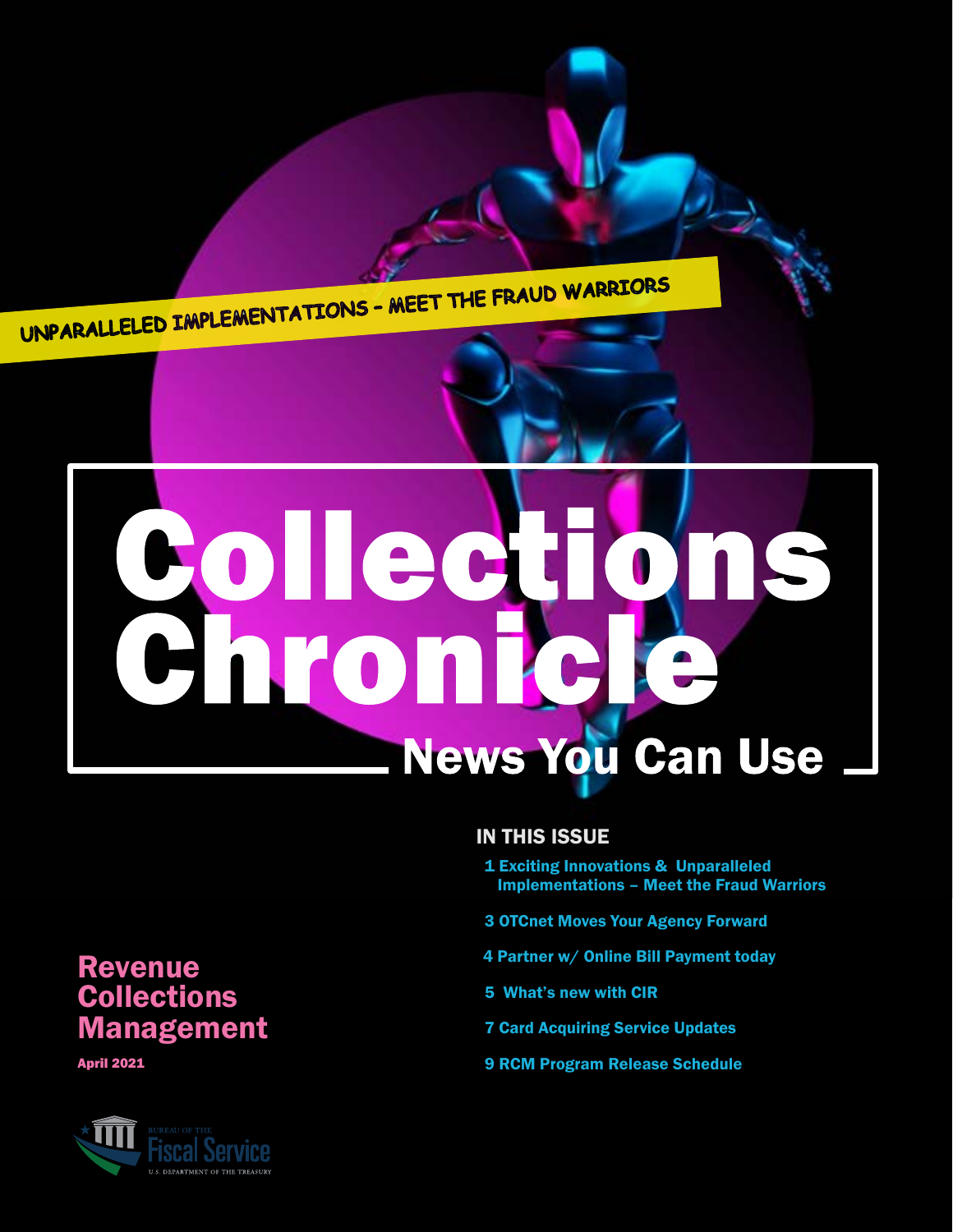# <span id="page-1-0"></span>Exciting Innovations & Unparalleled Implementations

We are pleased to feature a quarterly update from two specialized groups within Pay.gov, the Fraud Team and the Implementation Team. Both teams assume an integral role in aligning technology to better serve and protect agencies as we become increasingly operative in a modernized environment. As our global economy continues to weather the pandemic, we present a breadth of resources that seamlessly facilitate agency collections while providing enhanced support and flexibility to agencies and agency clients.

#### Introducing the Pay.gov Fraud Team (Fraud Warriors)!

The Pay.gov Fraud Team continuously evolves to combat fraud in protection of agencies, financial institutions, and the general public. The Fraud Team not only prevents and detects fraud by monitoring transactions through Pay.gov, but also collaborates with agencies to implement fraud controls. Additionally, the team shares fraud-related data with federal agency partners and other various stakeholders to strengthen fraud management capabilities on an enterprise scale.

#### How can fraud impact your agency?

**Operational and Reputational risk:** Fraud has the potential to create inefficiency in operations and waste resources. If a fraudster uses a stolen, legitimate account, it may take longer to validate the legitimacy of the transaction and result in bank return or rejection. The victim could view the Agency as complicit, tarnishing client confidence in agency credibility and capability.

#### Financial risk:

- Double dipping: Occurs when a cardholder initiates a chargeback from their issuing bank and requests a refund through the agency. The card is credited twice rather than once, and cardholder may be able to keep the excess amount.
- ACH refunds: A fraudster may use a stolen account to make a payment and then request a refund to another account. ACH refunds cannot be performed through Pay.gov, but some agencies perform them outside of Pay.gov. Therefore, agencies could be more vulnerable to such scams.
- Retail fraud: If an application sells goods or services, fraudsters may use stolen payment information to make the purchase or dispute the charge while keeping the goods or services.

#### What can agencies do to help protect stakeholders?

Agencies are advised to request and review: Agency Guide to Fraud Management. This guide shares potential fraud schemes that could occur in Pay.gov, unveils fraud controls, and shares best practices for agencies to implement. To request the guide, email the Fraud Team: [Clev.eGov.Fraud.Team@clev.frb.org](mailto:Clev.eGov.Fraud.Team%40clev.frb.org?subject=) or visit [https://qadev.pay.gov/agencydocs/](https://qadev.pay.gov/agencydocs/html/security.html) [html/security.html](https://qadev.pay.gov/agencydocs/html/security.html) and click "Request a copy of this document by email" next to Agency Guide to Fraud Management. Monitor and report atypical or fraudulent behavior to the Fraud Team.

GAO Framework for Managing Fraud Risks in Federal Programs and implement elements of it where possible: <https://www.gao.gov/products/GAO-15-593SP>.



Please contact the Fraud Team at [Clev.eGov.Fraud.Team@clev.frb.org](mailto:Clev.eGov.Fraud.Team%40clev.frb.org%20?subject=)  for reporting or general questions.

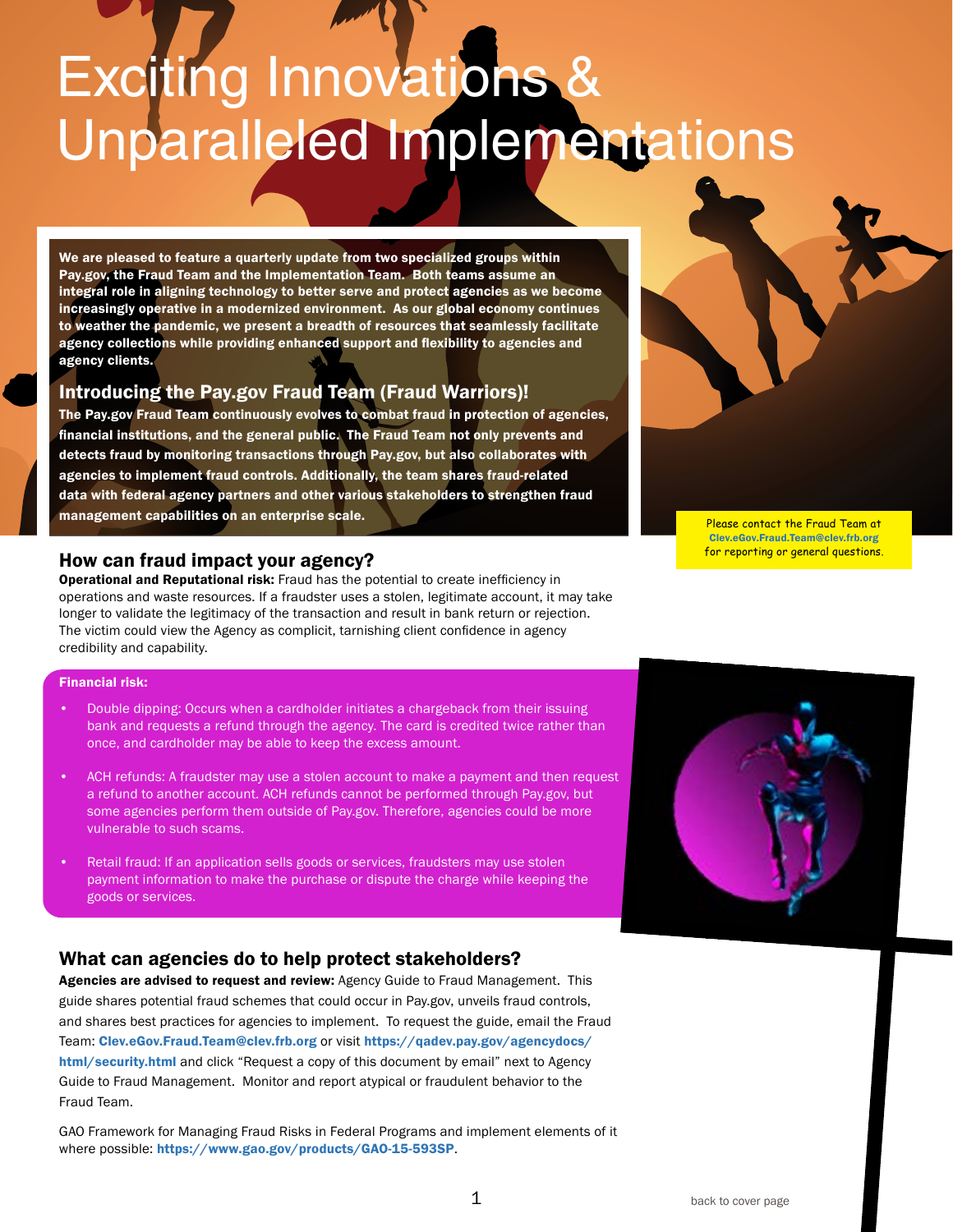### DO YOU WANT TO MOVE YOUR COLLECTIONS TO AN ELECTRONIC CHANNEL?

### MEET THE PAY.GOV IMPLEMENTATION TEA

### INTRODUCING THE PAY.GOV IMPLEMENTATION TEAM!

The Pay.gov implementation team consults with agencies to examine their revenue collections requirements, identify optimal Pay.gov services for agency collections, and implements the agency's selected services to facilitate feasible collections.

Pay.gov collection services are secure, flexible, and are FISMA and PCI certified. Accepted forms of payment include ACH Debit, ACH Credit, Credit and Debit Cards, and Digital Wallets such as PayPal and Amazon Pay.

Agencies are invited to consult with the Implementation Team to examine which of the different Pay.gov collection services best suit their agency's revenue collection requirements. This newsletter will feature different collection services on a rotational basis each quarter.

#### Which Pay.gov collection services are available to my agency?

- 1. Agency Collections, a secure web portal where transactions are manually entered by agency staff.
- 2. Forms Service, electronic forms that facilitate agency collections and are built and hosted for agencies through the Pay.gov website.
- 3. Trusted Collections, agencies collect financial transactions from agency customers and transmitting those transactions, through server-to-server connections, to Pay.gov to finalize processing.
- 4. Hosted Collections, allowing customers to interact on your agency's website and securely redirect to a Pay.gov hosted page to process a payment.
- 5. eBilling, agencies establish bills and then Pay.gov sends email notifications to your customers that they have a bill to pay. Customers are routed to Pay.gov to view their bill and submit payment.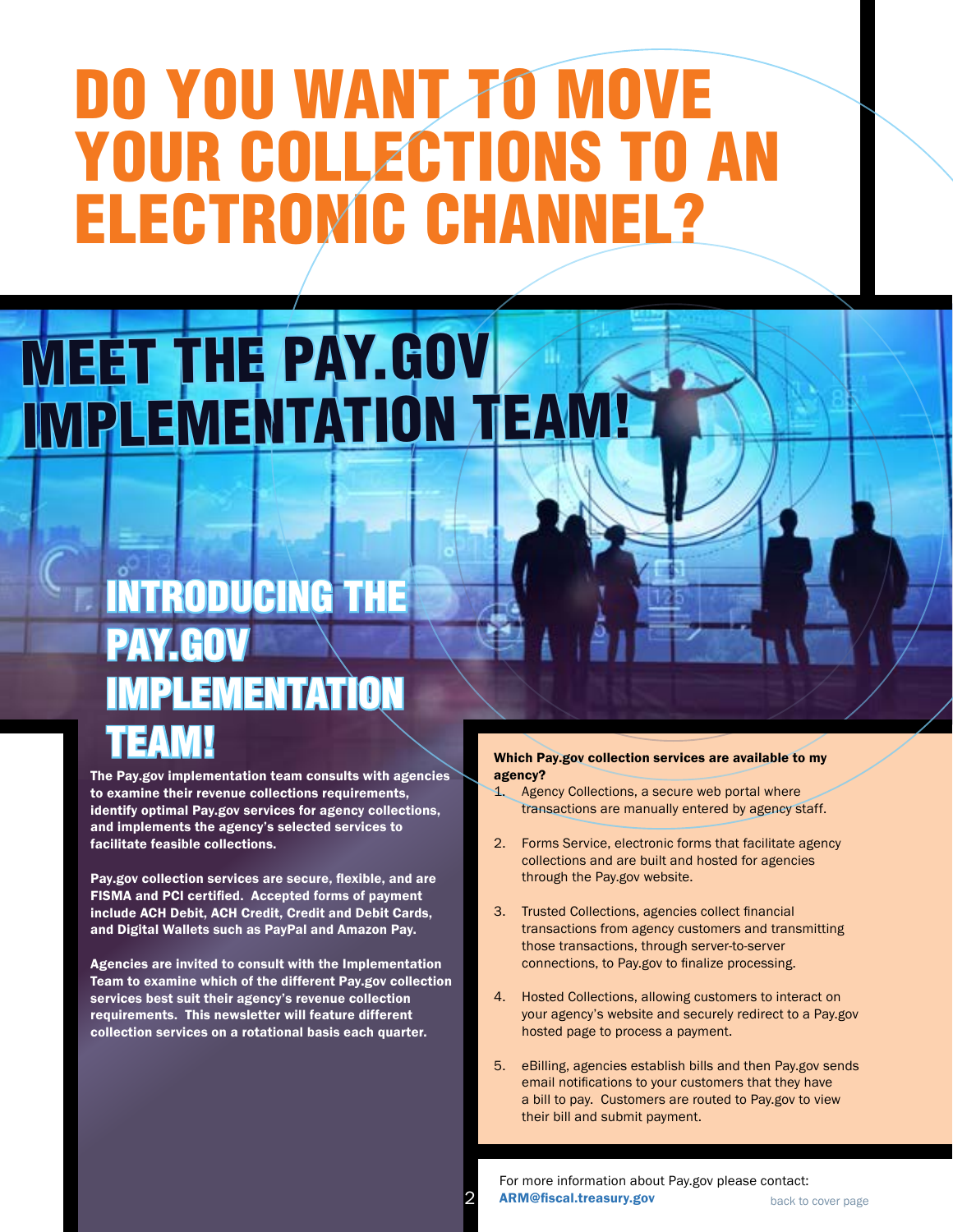# <span id="page-3-0"></span>**OTCnet** Moves Your dency Forward



#### Process All In-Person Payments in One System

As the financial world continues to shift towards digital, cashless, and self-service transaction types, Fiscal Service's OTCnet (Overthe-Counter Channel) application has evolved to do the same. Now offering Card Processing and Kiosk solutions, OTCnet now accepts more electronic and contactless payments for your agency.

As U.S. government agency locations currently plan what reopening looks like, avoiding interruptions and having streamlined services is key. With Card Processing and Kiosk solutions, OTCnet can assist your agency build its blueprint for opening its doors and offering customers flexible payment options, minimal lines, and have less training time.

#### Get Cashless with Card Processing

As card transactions are used at higher rates each year, more government agencies and businesses alike are moving towards having cashless mandates at payment locations. As the only all-inone Fiscal Service application, OTCnet allows agencies to accept card payments and all other over-the-counter transaction types all within the same application.

Reopening locations also means having options that allow staff and customers to feel comfortable and safe by offering a quick and easy payment experience. Your customers are looking to get in and get out with minimal help needed! This means minimal crowding, no lines, and zero wait. OTCnet's kiosk options allow customers to independently make payments by either using a tablet or full-service kiosk.

Whether your agency locations have a small footprint that need a simple solution like the OTC Kiosk Tablet, or a full service kiosk, such as the OTCnet Self-Service Kiosk, that can be used in remote locations, the options allow your locations to have complete flexibility.

#### Join Us for a Live Webinar to Start Planning Your New Agency Operations

Start planning your agency's newly streamlined collections to prepare for the influx of transactions by joining us for a live webinar and a demo on OTCnet Card Processing and the Kiosk solutions. Visit the OTCnet Training Opportunities webpage to register today!

The OTCnet Deployment Team is dedicated to assisting your agency every step of the way in this transition. Please contact the Deployment Team to take the first step in moving your agency forward.

For more information and for the latest OTCnet news and updates, please visit [https://fiscal.treasury.gov/otcnet/]( https://fiscal.treasury.gov/otcnet/) or contact the OTCnet Deployment Team at:

Phone: 703-377-5586 E-mail: [Fiscalservice.OTCDeployment@citi.com](mailto:Fiscalservice.OTCDeployment%40citi.com?subject=)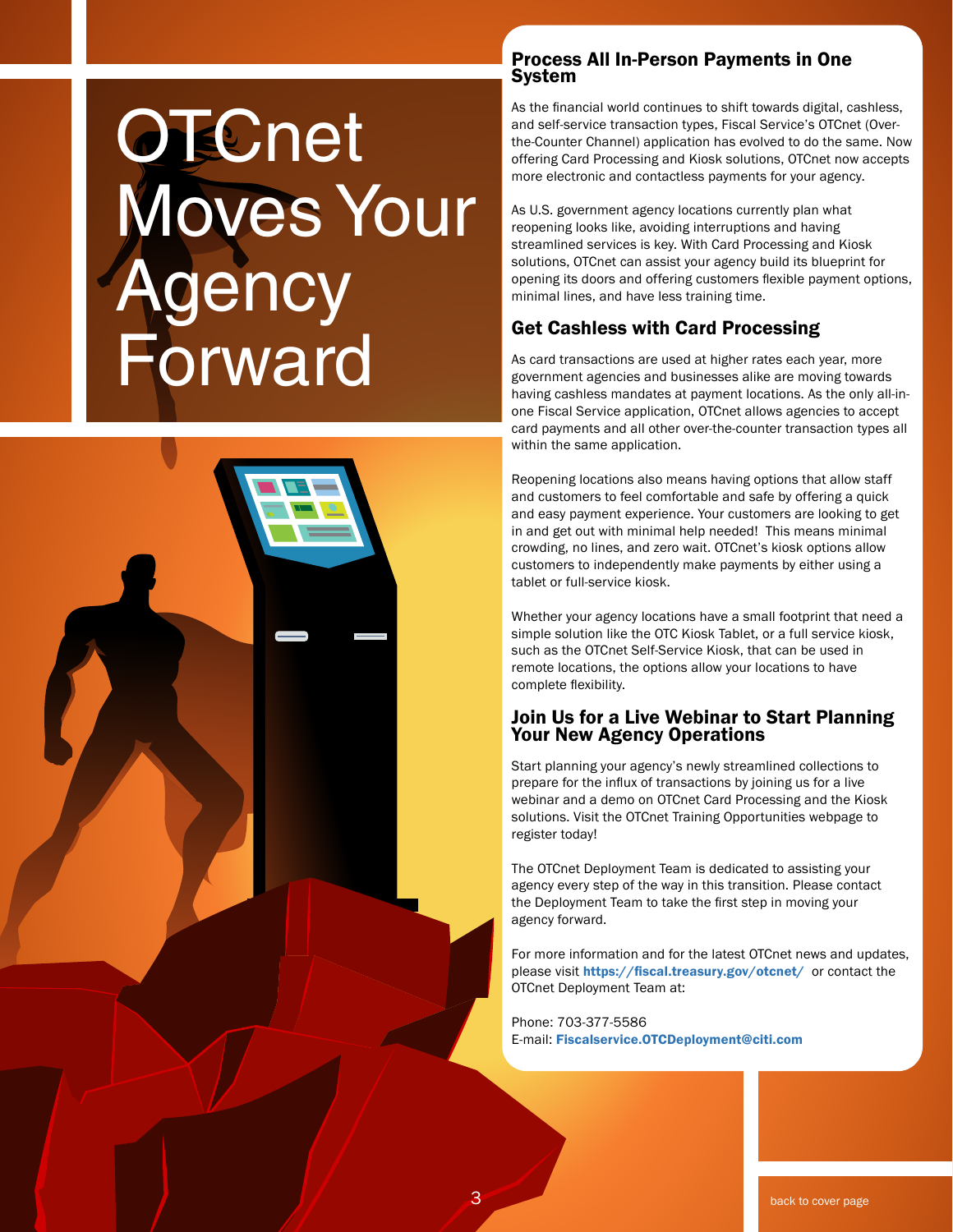### <span id="page-4-0"></span>What Do you Do if Your Local **Treasury** General Account (TGA) Banking Center Closed Permanently?

Treasury has been working hard with moving agencies towards electronic collections well before the COVID-19 pandemic. However, the pandemic has heightened the need to transition agency collections away from check and cash payments to electronic ones.

Agencies are finding it difficult to support their office location by accommodating in-person collections—whether it is by having staff present to interact with the customer or managing the effort to prepare the deposit and transport to a TGA banking center. The banking industry is also moving away as a whole from traditional banking centers and supporting teller deposits, as financial institutions are currently focused on increasing selfassisted services and lending products. As a result, what used to be a common site for brick and mortar banking centers is now rapidly disappearing.

The TGA network is undergoing an initiative, focusing on streamlining, modernizing, and diversifying customers' behavior when paying the federal government. Revenue Collections Management has a suite of services that agencies can use to collect electronically or eliminate collecting check or cash all together. Agency customers can pay through the internet with Pay.Gov or use their online banking software and pay through online bill payment. Mobile point-of-sale is also available, and agencies can even adopt the "No Cash and No Check Policy" to eliminate accepting check or cash payments.

We are highly recommending reaching out to your Agency Relationship Manager to explore these electronic solutions to move your agency away from accepting cash or checks. We are looking forward to hearing from you!

For more information about RCM's suite of services please contact us at: [ARM@fiscal.treasury.gov](mailto:ARM%40fiscal.treasury.gov?subject=)

## DID YOU KNOW YOU CAN PAY ONLINE?

#### It's convenient, simple, and secure!

CONVENIENT:

Pay online 24/7, from anywhere, using your computer, smartphone or tablet.

#### SIMPLE:

Paying online is easy and fast. Pay directly from your checking or savings account via your consumer bank.

#### SECURE:

 We adhere to the industry's most stringent security standards to protect your financial data and privacy.

LEARN MORE ABOUT ONLINE BILL PAYMENT OPTIONS AT

[https://fiscal.treasury.gov/credit-gateway/](https://fiscal.treasury.gov/credit-gateway/online-bill-payment.html ) [online-bill-payment.html](https://fiscal.treasury.gov/credit-gateway/online-bill-payment.html ) 

OLBP is a convenient way for an agency's individual customers to use their own bank's website to pay the federal government electronically via ACH credit.

#### Why should you use OLBP?

- Improve the overall agency-customer experience
- Provide more secure and faster collections
- Enhance processing and agency reporting

Partner with Online Bill Payment today! Contact us at [ARM@fiscal.treasury.gov](mailto:ARM%40fiscal.treasury.gov?subject=)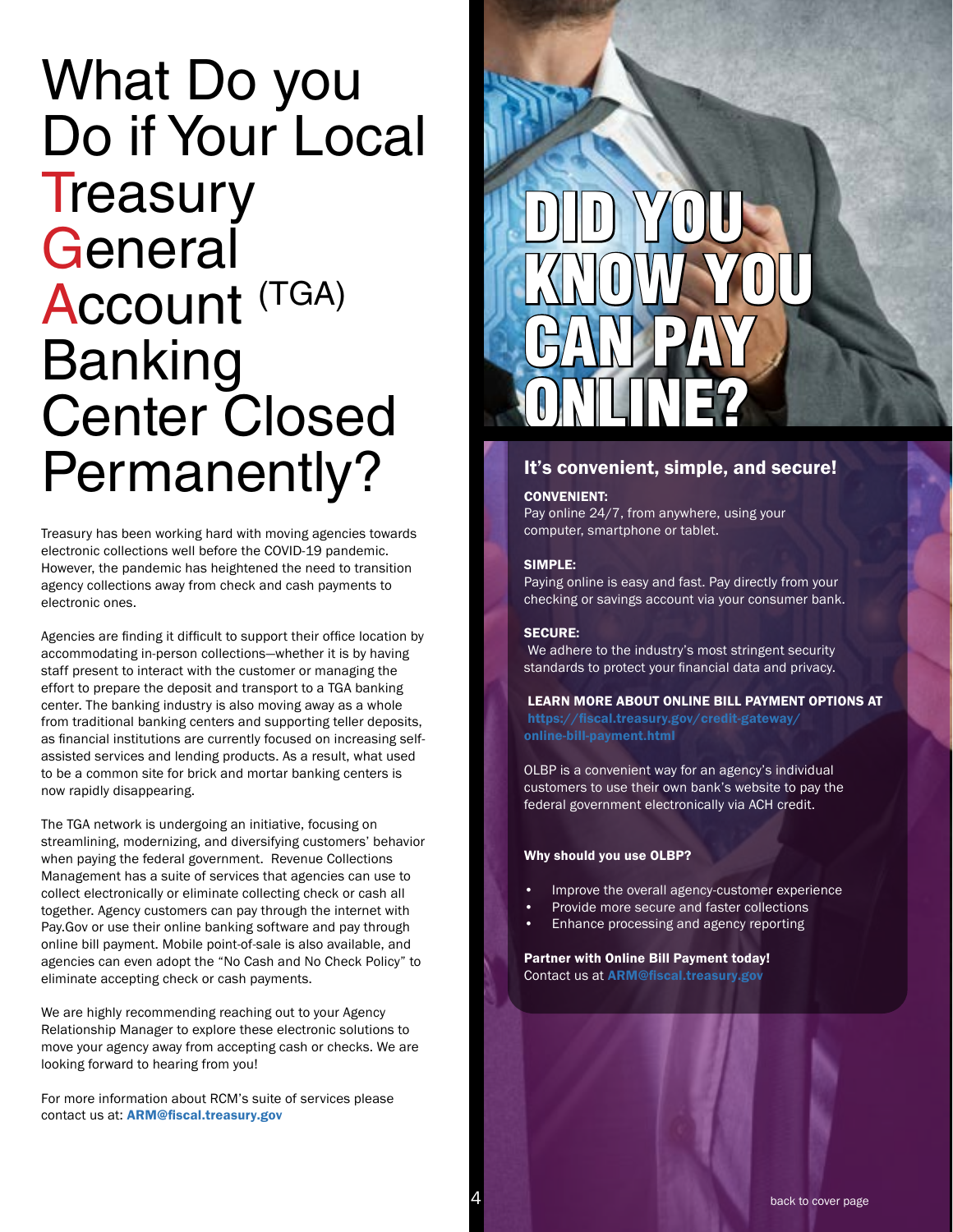### <span id="page-5-0"></span>What's New with CIR

#### Successful CIR 6.4 Release

*continued* successfully deployed on December 12, 2020. The CIR Team The Collections Information Repository (CIR) Release 6.4 was would like to express our appreciation to all the Federal Agency representatives that assisted us in making this implementation successful.

The following are the enhancements that were included in the release:

• Report Export Button - When selected, an options menu screen with "Reports" pre-selected will now open in place of the hover selectors which are currently enabled.

#### • Export Data to CSV

An options menu screen with "Reports" pre-selected will now open when the export button is selected. Users will have to select the "Data" option in this menu to export the data to CSV.

To prevent malicious command injections from being triggered when users open a CSV file in Microsoft Excel, Web Intelligence adds a space before the following characters during the export process:

- = (Equal)
- + (Plus)
- (Minus)
- @ (At)

Columns with duplicate names will now be prefixed with a parent name.

- CSV Archive Exports Extra space is now present between Headers and Tables.
- Hover on or near tables Dotted lines will be visible when hovered near or on tables present within Business Objects reports.

For more information about CIR Release 6.4 contact: [cir-info@fiscal.treasury.gov](http://cir-info@fiscal.treasury.gov)

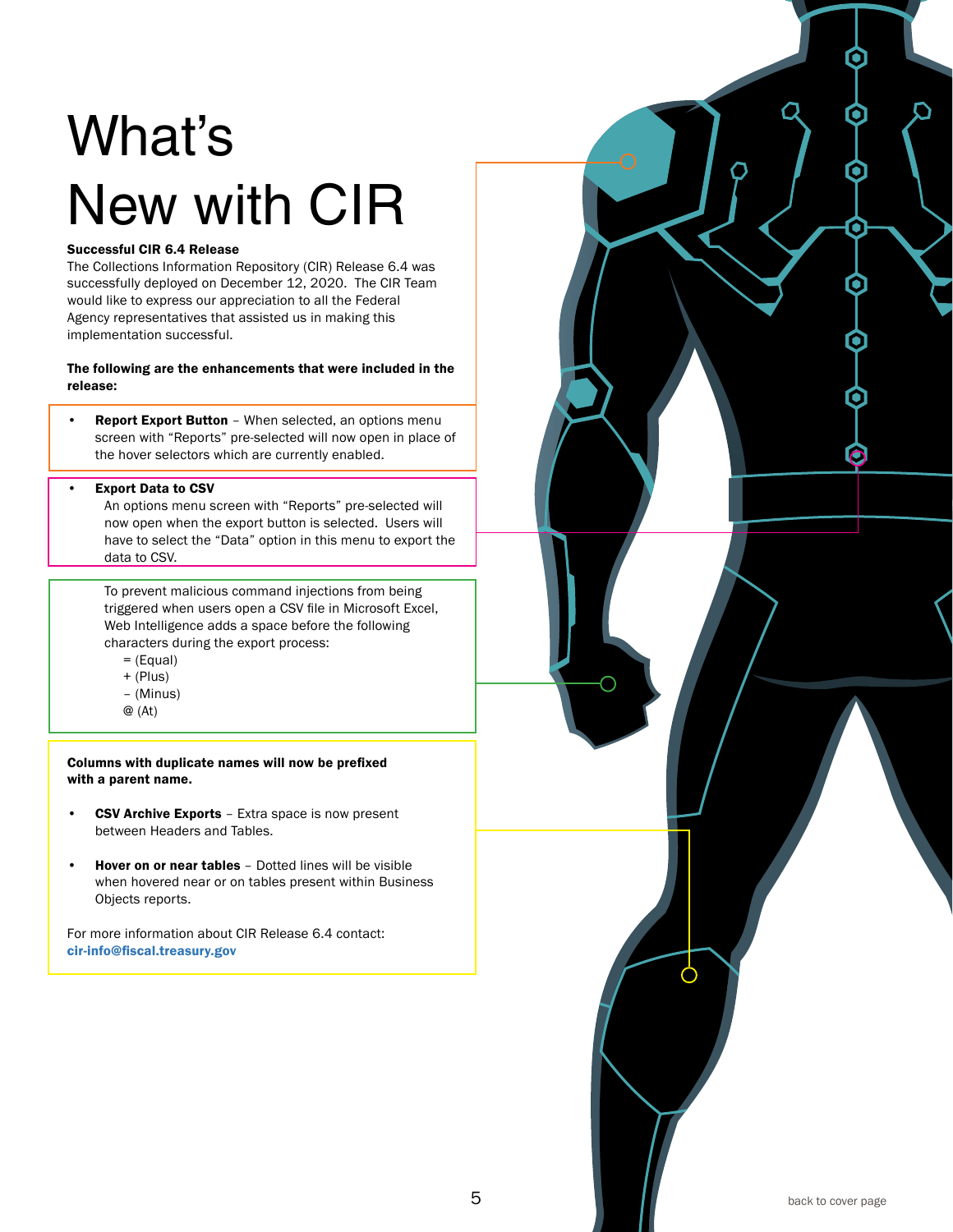### IS YOUR AGENCY LOOKING FOR AN ALTERNATIVE SOLUTION TO ACCEPTING CASH OR CHECKS?



Do you need to make the transition away from paper-based collections to electronic methods?

**ARM has an entire** suite of tools and<br>programs that all<br>programs to programs that allow program<br>your agency to<br>your age and easy! seamless and easy!

Contact Agency Relationship Management (ARM) at [ARM@fiscal.treasury.gov](mailto:ARM%40fiscal.treasury.gov?subject=) for an overview of our available electronic solutions!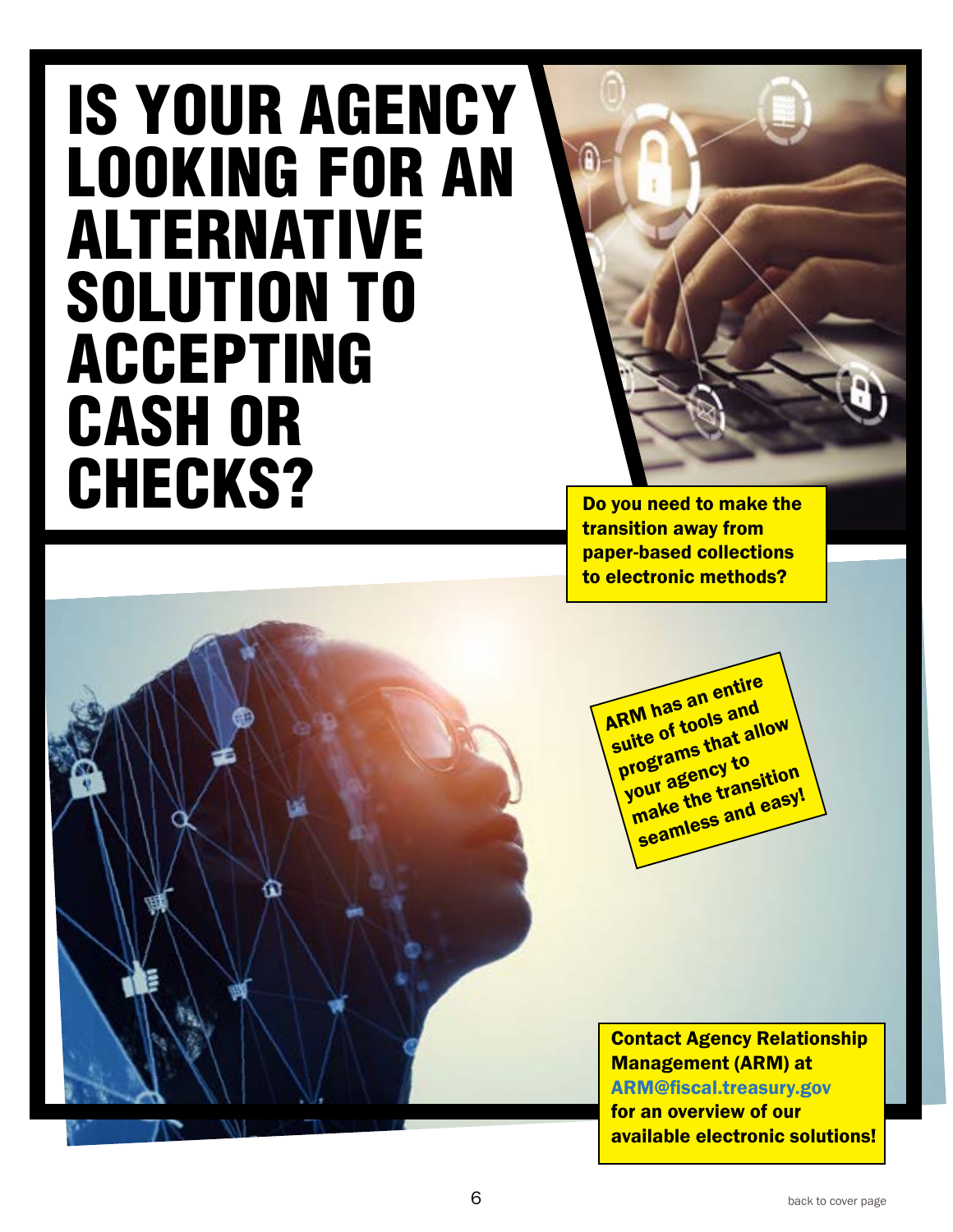### <span id="page-7-0"></span>Card Acquiring Service Updates



#### – Ingenico Certificate

The Card Acquiring Service (CAS) was notified by its Financial Agent of an immediate security certificate update required by one of its terminal vendors, Ingenico. All federal agency customers utilizing an Ingenico standalone terminal with an external PIN pad are required to update this expiring security certificate within your Ingenico credit card terminal(s) prior to April 14, 2021 to avoid impact to card payment processing.

#### What You Are Expected to Do

Impacted locations must conduct a full download on their terminal(s). On February 22, 2021, if your agency was identified as using a device(s) with an expiring certificate -- the Telium iCT standalone payment terminal (e.g. Ingenico iCT220) with an external PIN pad (e.g. iPP 310 or iPP 320) as the customer-facing device, Worldpay from FIS emailed to you a detailed communication with an easy-to-follow instructional guide that will walk you through the full download process for your terminal(s).

NOTE: A full download to your terminal(s) will be required prior to April 14, 2021. If the Ingenico devices in question are not updated prior to April 14, 2021 they will no longer be operable and new equipment (terminals and external PIN pads) must be purchased to continue processing card payments.

Our partners at Comerica Bank and Worldpay from FIS will play an integral part in the dissemination of communications for this effort.

To ensure you are kept informed, please white-list, comerica.com and fisglobal.com to avoid communications being directed to your Junk mailbox.

Agencies that believe they are impacted by this security certificate update but have not been notified, please contact the U.S. Treasury Support Line at 1-866-914-0558, 24 hours a day, 7 days a week for assistance. Failure to receive important program communications may be a result in a change in POCs at your agency. Please review your POCs and advise of any questions or changes by email to: [CardAcquiringService@fiscal.treasury.gov](mailto:CardAcquiringService%40fiscal.treasury.gov?subject=).

#### Who are Your Contacts?

#### CAS Contact Updates – It's that time…

The CAS program embarks on several agency-facing endeavors annually. To ensure we have the most up-to-date points of contact (POC) information for your agency, please take the time to review your CAS program contact types at least once annually (e.g. Chain, Merchant Identifier (MID), and Billing POCs). If contacts change at your agency, it is important that this is promptly communicated to the program so that your account can be updated accordingly.

Questions regarding POC management or changes in POCs, should be sent via email to: [CardAcquiringService@fiscal.treasury.gov.](http://CardAcquiringService@fiscal.treasury.gov)

#### CAS Customer Service - Have an issue? Here's how we can help.

Customer service and support has revolutionized over the past decade. Recent innovations focus on automating customer service systems to promote faster, more efficient and streamlined services. The Card Acquiring Service (CAS) program (along with our partners at Worldpay from FIS) strives to provide the best customer support for card services to our Federal Program Agencies. Good customer service is critical to our program's and your success, and we want to ensure we understand the needs of our customers.

Due to the multi-faceted nature of the CAS program, we have restructured high-frequency inquiries amongst the support teams to better serve customer agencies. Take a look at some of our changes.

If a CAS Federal Agency customer has an inquiry/request related to:

- Terminal Support
- Reconciliation and Reporting
- Billing Inquiries
- Ordering Equipment or Supplies
- General Support Needs

Please contact the U.S. Treasury Support Line at 1-866-914-0558, 24 hours a day, 7 days a week for assistance.

If a customer agency's inquiry/request is not in reference to any of the above categories, contact the CAS Agency Outreach Mailbox at, CardAcquiringService@fiscal.treasury.gov and a Representative from the Fiscal Service CAS Program will respond to your inquiry within two (2) business days.

As the CAS program continues to revamp its processes, look for updates on our CAS webpage, [www.fiscal.treasury.gov/cas](http://www.fiscal.treasury.gov/cas).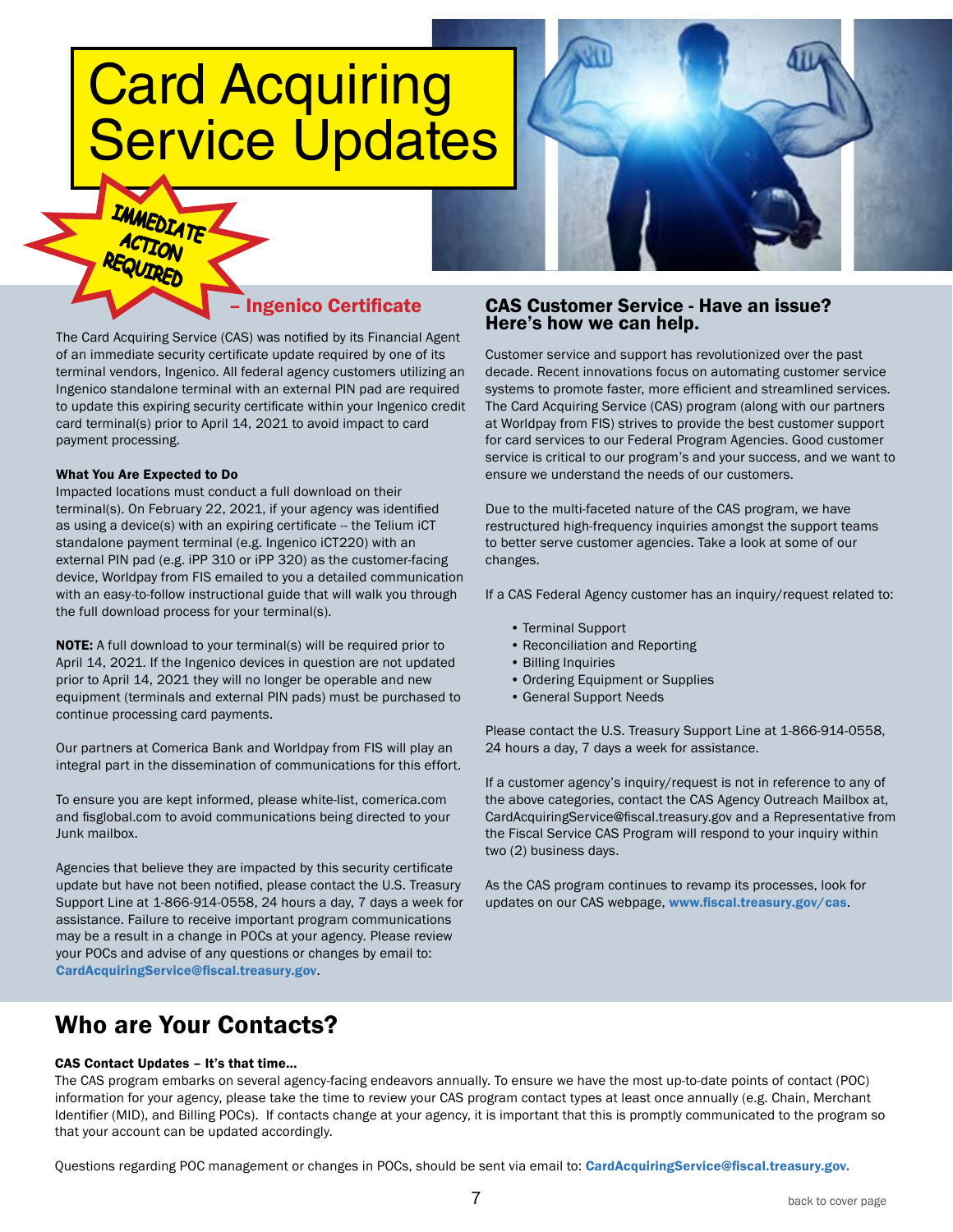### eCommerce Fast Facts!

### eCommerce At-A-Glance – February 2021

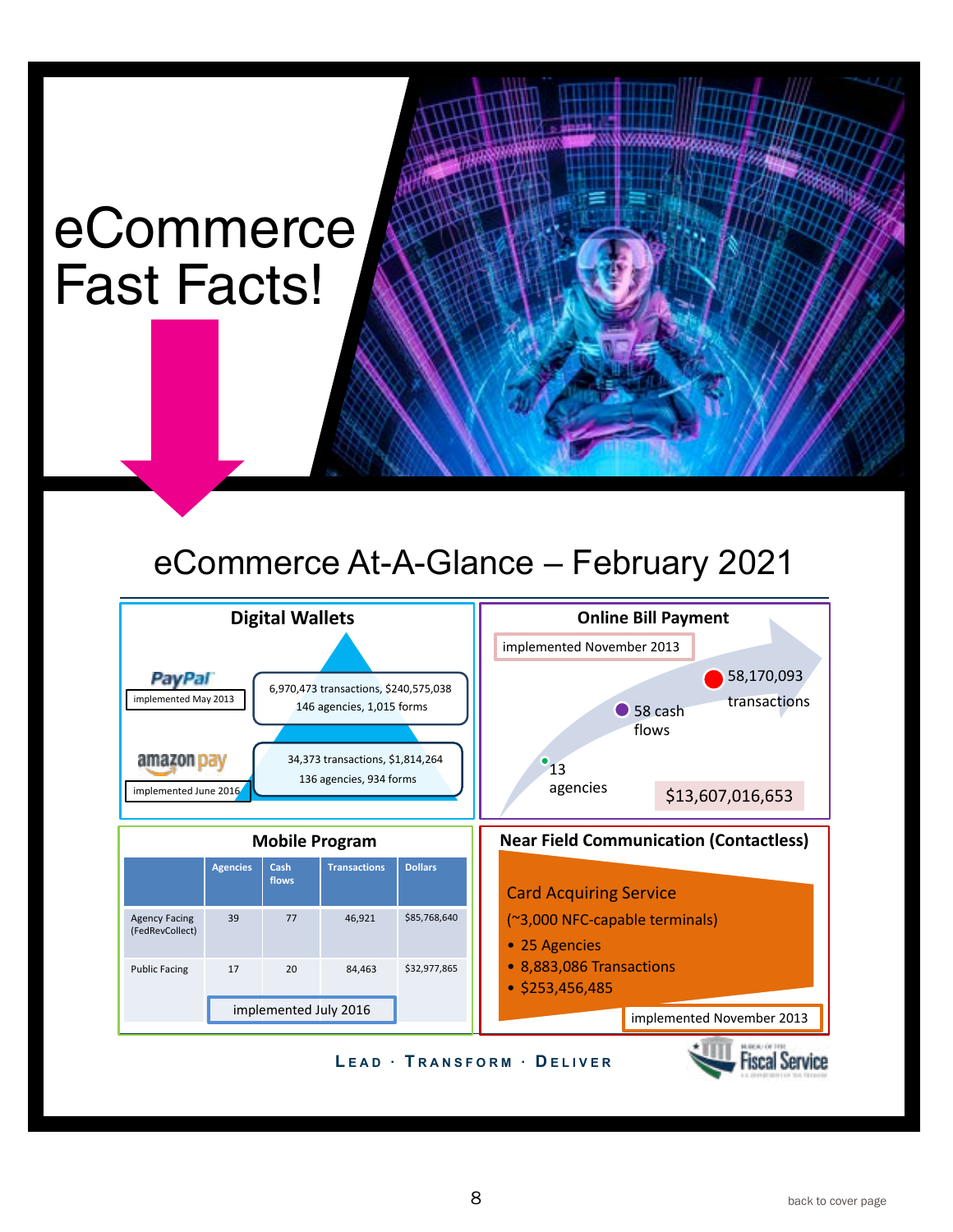### <span id="page-9-0"></span>RCM Program Release Schedule

| <b>RELEASE</b>  | <b>SCOPE</b>                                                                                                                                                                                                                                                                                                    | <b>DATE</b> |
|-----------------|-----------------------------------------------------------------------------------------------------------------------------------------------------------------------------------------------------------------------------------------------------------------------------------------------------------------|-------------|
| 6.5             | <b>CIR</b><br>Continuation of implement customer requested enhancements<br>Key backlog enhancements to CIR including:<br>- Audit Framework<br>- Credit Gateway File Split<br>- Extract Filters                                                                                                                  | 5/12/2021   |
| 6.6             | Customer requested enhancements to CIR:<br>- OTCnet Mobile Check<br>- Lockbox ID<br>- 508 Compliance<br>- API Process Flow                                                                                                                                                                                      | 6/19/2021   |
| 6.7             | Business Objects upgrade; create additional APIs for CIR's agencies.                                                                                                                                                                                                                                            | 10/16/2021  |
| 1.0             | <b>CMIAS</b><br>Deploy new CMIAS to Salesforce Cloud Platform                                                                                                                                                                                                                                                   | 5/29/2021   |
| R2.12 (2021.01) | <b>DEBIT GATEWAY</b><br>UI Upgrade - Auto-Balance Direct Channel Interaction Phase 1, Same Day ACH Reversal<br>Enhancement, UI Upgrade - Item Filters, Security Enhancements, Data Model<br>Modernization, Automated Testing Tools, Code Cleanup, Correct various backlogged issues                             | 5/8/2021    |
| R2.13 (2021.01) | UI Upgrade NACHA Same Day ACH Timing                                                                                                                                                                                                                                                                            | 7/24/2021   |
| 4.3             | <b>ECP</b><br>The objective of this Release is to prepare the ECP application for CAIA Integration,<br>address a few data gaps with CIR, provide a summary file to Debit Gateway for automatic<br>reconciliation, remediate security vulnerabilities, and other items towards<br>improving the user experience. | 6/12/2021   |
| 2021.05.00      | <b>EFTPS</b><br>1 project<br>CR542 PCR4128 API Development Phase 1B - In requirements phase                                                                                                                                                                                                                     | 5/20/2021   |
| 3.5(0&M)        | <b>OTCnet</b><br>Release 3.5 is an O&M release to address required TWAI infrastructure and/or T<br>ech Stack Upgrades.                                                                                                                                                                                          | 5/15/2021   |
| 7.16            | Pay.gov<br>Continuous Availability Cloud setup, Volume and Dollar Report, NACHA Account Validation,<br>Ongoing forms enhancements.                                                                                                                                                                              | 5/22/2021   |
| 21.01           | Pay.gov / Mobile<br>Continue Login.gov research via Sandbox. Potential Homepage updates<br>(after 20.04 release) based on Survey feedback.                                                                                                                                                                      | 5/20/2021   |